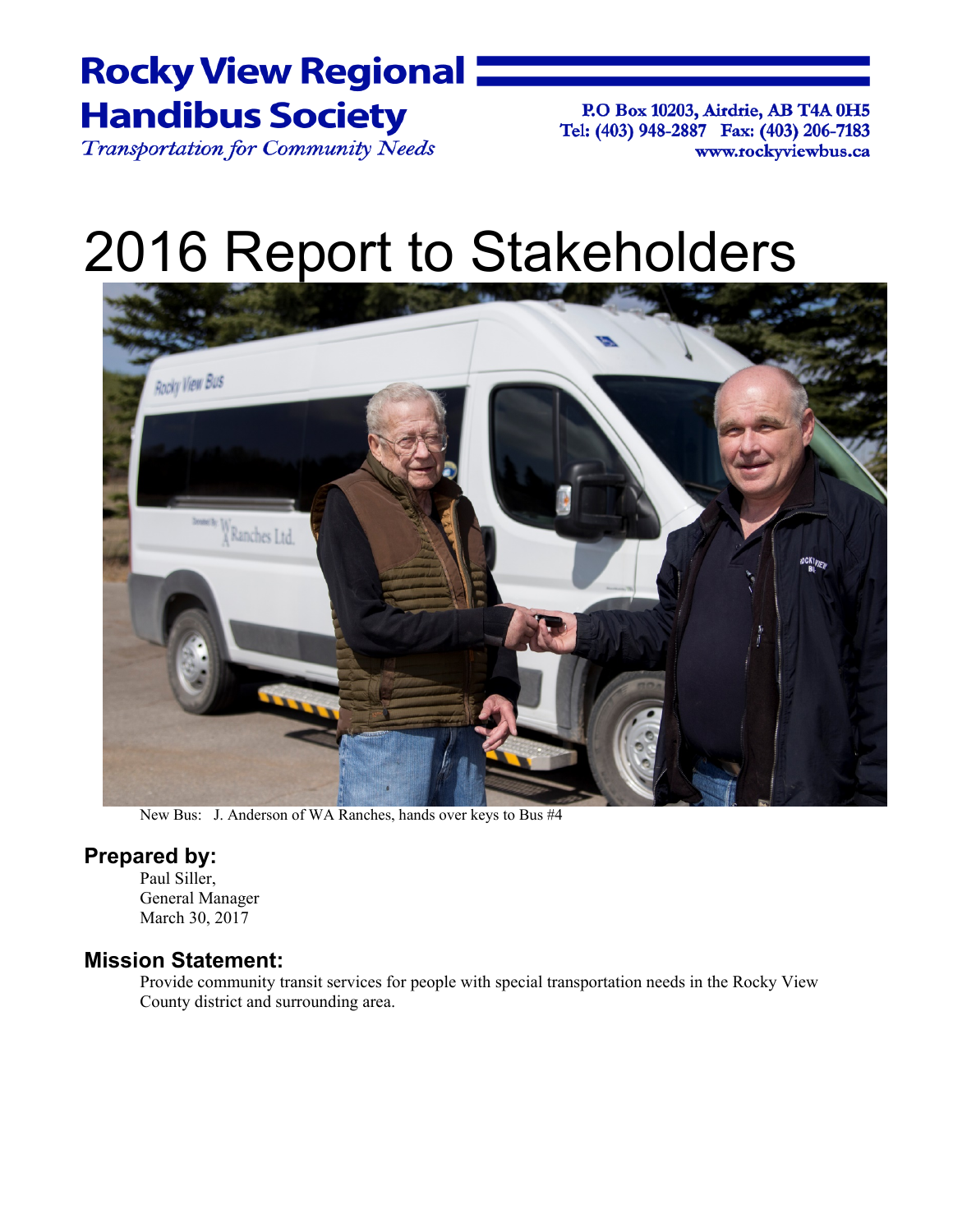### **2016 Highlights**

### January/February

 Rocky View County submits application for the *Alberta Community Partnership* (ACP) program with supporting motions from 5 municipalities (Cochrane, Chestermere, Crossfield, Irricana, Beiseker). Funds for Vehicles and office expansion

### March

 Year-end Audit, Year-end statistics and Annual General Meeting – (busy month)

### April

- Arrival of bus donated by W&R Ranches (see front page)
- Participate in Alberta Transportation's "Alberta Transit survey." This is Alberta's first effort on policy development regarding transit in two decades. We responded on our behalf and other stakeholder communities consulted with us before making their own submissions

### May/ june

- Rocky View Schools contract renegotiation. We take 50- 60 special needs to 13 schools
- ACP grant is approved: \$250,000 plus \$20,000 for buses and modular office space

### July

 Implemented a new invoicing system allowing online payment.

### August

- Building sold: new owners won't extend/ renew lease (lease expires sept 30, 2016)
- Alberta Transportation denies us access to federal *Public Transportation Infrastructure Funding* (PTIF) grant. (Apparently we are not considered a "transit agency")

### September

 Rocky View Schools is unusually late with their transportation requirements of 54

### **A Busy Year!**

2016 proved to be our busiest year ever!

- 17% more trips for residents
- 4% more service hours
- 16% more registered passengers
- 8% fewer kilometres travelled

students. Wwith only three days notice. Incredible staff organizes runs in record time

• Moved into new office (33 East Lake Way NE) by Sept 30. Thanks to Rocky Mountain Coatings for help moving us in.

### October

- Potential crisis: Cochrane announces 2017 funding levels that will be insufficient for continued operation
- Board of Directors sends a letter to Cochrane outlining: a) for the past 4 years, Cochrane has been proportionately paying considerably less than other municipalities b) because of this under payment, there is pressure on us to reconsider Cochrane's participation

### November

- Three new buses arrive (3) via ACP Grant. These will be leased from Rocky View County for a nominal amount
- Isley family gives donation for bus in memory of Gerald C. Isley
- Crisis averted: Cochrane Council approves our full 2017 funding request at budget meeting

### December

- Chestermere approves our 3 year funding request
- For the first time in 37 years, we did not close operations on the days between Boxing day and New Years. Imagine our surprize when we had had 5 buses busy, in response to passengers throughout the region.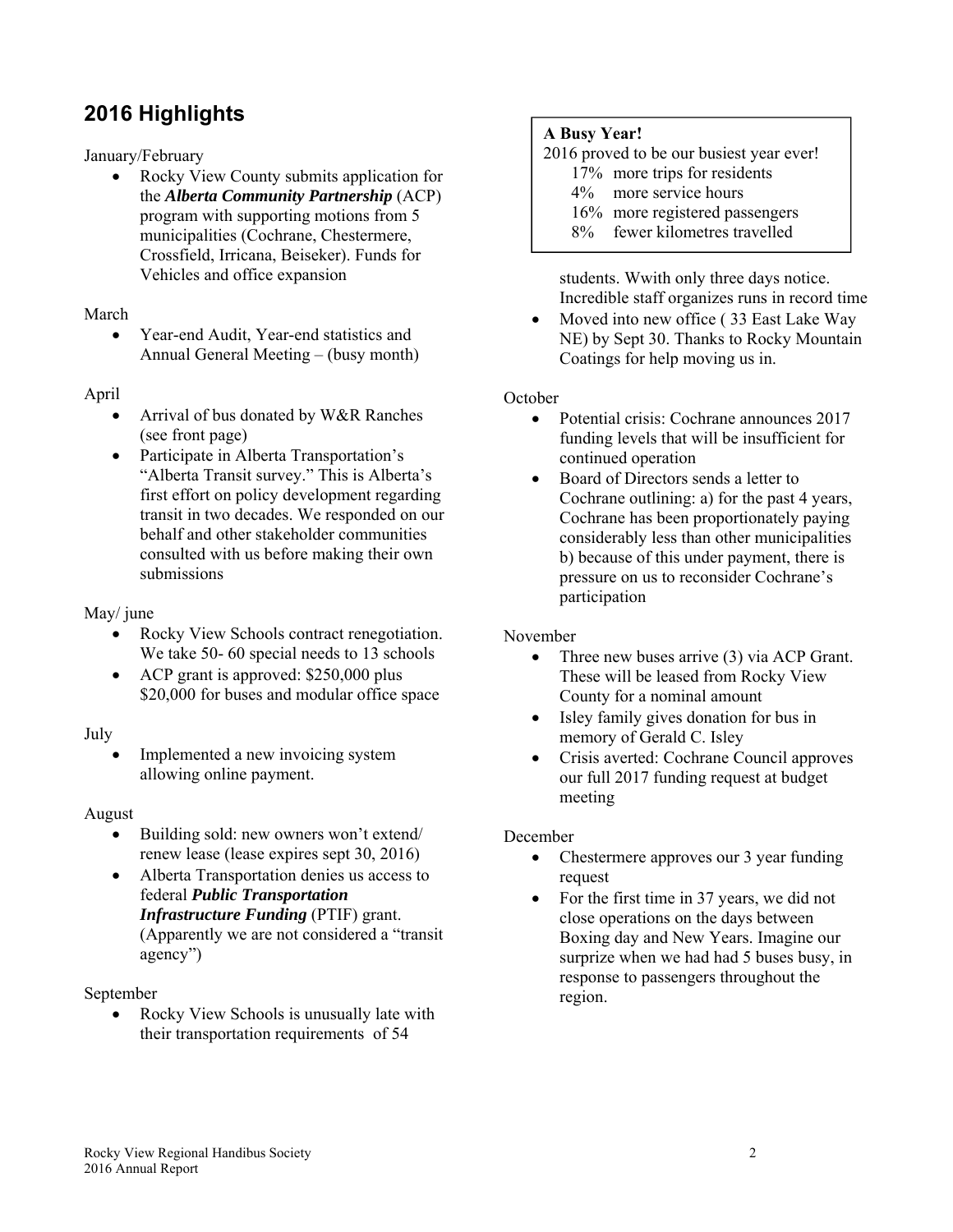# **Operations Overview**

RVRHS has two core programs:

- Special Needs Contract Transportation Contracted transportation of special students for Rocky View Schools
- Community transportation for municipalities in the Rocky View D

The two programs create efficiencies by sharing infrastructure and administrative costs.

### **School Transportation: Special Needs Students**

Working with Rocky View Schools, we prov transportation to special needs students atter schools. Transportation is provided on fee for service basis, similar to "yellow bus" contra

Provincial funding does not provide sufficient funding to transport special needs children. school boards must dip into general classroo to get special needs students to class. Our ch status and community fund-raising reduces Student transportation and helps every education dollar go further.

### **Municipal Operations**

RVRH provides community transit to munic on a regional model. Instead of a separate business cases for each municipality, we look at all participating municipalities as one region. W calculate the cost for regional service as a per calculate amount. That amount is the basis of annual requests.

### Example:

The 2017 per capita rate is \$6.70. The town of Mudville (pop 4,201) receives a \$28,247 funding request.

The synergies of working across a region reduce transportation cost: big communities help small communities, densely-populated areas help sparsely populated areas, and municipalities close to Calgary help the municipalities farther afield.

We track usage by residents of each participating municipality and estimate a transportation cost incurred by that municipality. Inevitably, some municipalities will consume more service than others. However, the ultimate benefit of participation in a regional model is that any single municipality will pay less for paratransit service than if they implemented their own program.

Average cost of operating the bus: \$54/ hour or \$94,000 / year

| tion                    | 2016                                       | Municipal<br>Operations | <b>RVS</b><br>Operations | Overall   |
|-------------------------|--------------------------------------------|-------------------------|--------------------------|-----------|
| l needs                 | Active registrants                         | 824                     | 64                       | 888       |
|                         | Change from 2015                           | 16%                     | 12%                      | 16%       |
| <b>District</b><br>ring | <b>Trips by Purpose</b>                    | Municipal<br>Operations | <b>RVS</b><br>Operations | Overall   |
|                         | Education                                  | 882                     | 12504                    | 13386     |
|                         | Medical                                    | 5083                    | 0                        | 5083      |
| ıdents                  | Personal                                   | 2523                    | 0                        | 2523      |
| vide                    | Respite                                    | 460                     | $\theta$                 | 460       |
| nding 13                | Vocation                                   | 762                     | 0                        | 762       |
| or                      | Group Outing (Leisure)                     | 828                     | 0                        | 828       |
| cts.                    | <b>Total Trips</b>                         | 10538                   | 12504                    | 23042     |
| 'nt                     | Change from 2014                           | 17%                     | 0%                       | 6%        |
| Alberta<br>om funds     | <b>Estimation of Cost</b>                  | Municipal<br>Operations | <b>RVS</b><br>Operations | Overall   |
| aritable                | Trips provided                             | 10,538                  | 12,504                   | 23,042    |
| cost of                 | Estimated travel distance                  | 166,370                 | 153,720                  | 320,090   |
| ation                   | Portion of Activity                        | 63.5%                   | 36.5%                    | 100%      |
|                         | <b>Estimated cost</b><br>Of transportation | \$580,703               | \$334,319                | \$915,002 |
| cipalities              | Revenue                                    | Municipal<br>Operations | <b>RVS</b><br>Operations | Overall   |
| usiness                 | Municipal Contribution                     | \$490,880               |                          | \$490,880 |
| Ve                      | Fares/Fees/Donations                       | \$84,879                |                          | \$84,879  |
| er capita               | Revenue Total                              | \$575,759               | \$340,319                | \$916,078 |
| funding                 | Net                                        | $-$4,944$               | \$6,000                  | \$1,056   |
|                         |                                            |                         |                          |           |

| <b>Registered Passengers by Municipality</b> |      |              |     |      |      |  |  |  |
|----------------------------------------------|------|--------------|-----|------|------|--|--|--|
| Residency                                    | 2012 | 2013<br>2014 |     | 2015 | 2016 |  |  |  |
| <b>Rocky View</b><br><b>Schools</b>          | 43   | 51           | 57  | 73   | 73   |  |  |  |
| <b>Beiseker</b>                              |      | 3            |     | 8    | 8    |  |  |  |
| Carstairs                                    |      |              | 43  | 50   | 50   |  |  |  |
| Chestermere                                  | 40   | 58           | 77  | 95   | 95   |  |  |  |
| Cochrane                                     | 199  | 252          | 310 | 352  | 352  |  |  |  |
| Crossfield                                   | 19   | 26           | 30  | 40   | 40   |  |  |  |
| Irricana                                     |      |              | 9   | 11   | 11   |  |  |  |
| Other                                        | 11   | 18           | 11  | 12   | 12   |  |  |  |
| <b>Rocky View</b><br>County                  | 114  | 140          | 165 | 193  | 193  |  |  |  |
| Tri-transit<br>$(2012-13)$                   | 51   | 70           |     |      |      |  |  |  |
| Active<br>passengers                         | 477  | 615          | 705 | 838  | 838  |  |  |  |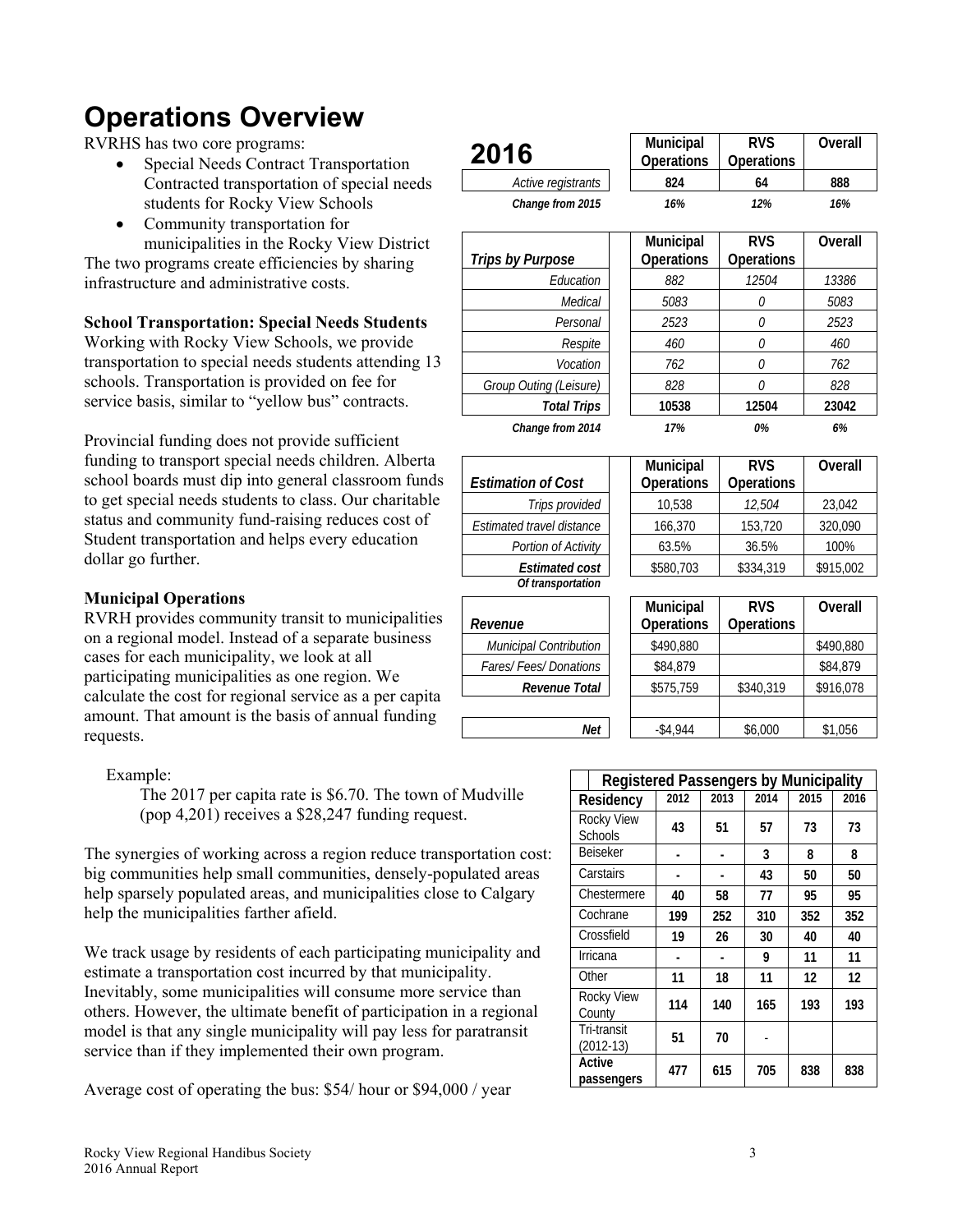# **Municipal Operations**

|                                                   | <b>RV</b>           | Cochrane                             | Chester-         | Crossfield                                                                                                                                                                   | <b>Beiseker</b> | Irricana     | Other                    | Municipal               |
|---------------------------------------------------|---------------------|--------------------------------------|------------------|------------------------------------------------------------------------------------------------------------------------------------------------------------------------------|-----------------|--------------|--------------------------|-------------------------|
| Demographics                                      | County              |                                      | mere             |                                                                                                                                                                              |                 |              |                          | Operations              |
|                                                   |                     |                                      |                  |                                                                                                                                                                              |                 |              |                          |                         |
| Population                                        | 38,005              | 28,853                               | 19,887           | 2,918                                                                                                                                                                        | 785             | 1,162        | N/A                      | 90,165                  |
| Service Area (sq km)                              | 3,934               | 31                                   | 37               | 12                                                                                                                                                                           | 2.8             | 3.2          | N/A                      | 4,040                   |
| Active registrants                                | 211                 | 408                                  | 112              | 57                                                                                                                                                                           | 11              | 11           | 13                       | 824                     |
| Change from 2015                                  | 9%                  | 16%                                  | 19%              | 43%                                                                                                                                                                          | 38%             | $-9%$        | 15%                      | 16%                     |
|                                                   | <b>RV</b>           | Cochrane                             | Chester-         | Crossfield                                                                                                                                                                   | <b>Beiseker</b> | Irricana     | Other                    | Municipal               |
| <b>Trips by Purpose</b>                           | County              |                                      | mere             |                                                                                                                                                                              |                 |              |                          | Operations              |
| Education                                         | 303                 | 54                                   | 505              | 0                                                                                                                                                                            | $\mathcal O$    | $\mathcal O$ | 20                       | 882                     |
| Medical                                           | 1,539               | 1,794                                | 1,118            | 540                                                                                                                                                                          | 52              | 38           | $\overline{\mathcal{L}}$ | 5,083                   |
| Personal                                          | 493                 | 1,408                                | 503              | 114                                                                                                                                                                          | $\mathcal{Z}$   | $\mathcal O$ | 1                        | 2,523                   |
| Respite                                           | 348                 | 9                                    | 103              | О                                                                                                                                                                            | 0               | 0            | О                        | 460                     |
| Vocation                                          | 296                 | 127                                  | 323              | 0                                                                                                                                                                            | 0               | 0            | 16                       | 762                     |
| Group Outing (Leisure)                            | 0                   | 376                                  | 0                | 0                                                                                                                                                                            | 0               | 0            | 452                      | 828                     |
| <b>Total Trips</b>                                | 2,979               | 3,768                                | 2,552            | 654                                                                                                                                                                          | 54              | 40           | 491                      | 10,538                  |
|                                                   |                     |                                      |                  |                                                                                                                                                                              |                 |              |                          |                         |
| Change from 2015                                  | 14%                 | 18%                                  | 16%              | 22%                                                                                                                                                                          | 100%            | 100%         | 9%                       | 17%                     |
| <b>Estimation of Cost</b>                         | <b>RV</b><br>County | Cochrane                             | Chester-<br>mere | Crossfield                                                                                                                                                                   | <b>Beiseker</b> | Irricana     | Other                    | Municipal<br>Operations |
| Trips provided                                    | 2,979               | 3,768                                | 2,552            | 654                                                                                                                                                                          | 54              | 40           | 491                      | 10,538                  |
| Est. Travel Distance                              | 64,748              | 46,835                               | 31,666           | 14,793                                                                                                                                                                       | 2,324           | 1,510        | 4,493                    | 166,370                 |
| Portion of Activity                               | 33.6%               | 32.0%                                | 21.6%            | 7.5%                                                                                                                                                                         | 1.0%            | 0.6%         | 3.7%                     |                         |
| <b>Estimated cost</b>                             | \$195,079           | \$185,557                            | \$125,580        | \$43,837                                                                                                                                                                     | \$5,544         | \$3,737      | \$21,370                 | \$580,703               |
| Of transportation                                 |                     |                                      |                  |                                                                                                                                                                              |                 |              |                          |                         |
|                                                   |                     |                                      |                  |                                                                                                                                                                              |                 |              |                          |                         |
| Revenue                                           | <b>RV</b><br>County | Cochrane                             | Chester-<br>mere | Crossfield                                                                                                                                                                   | <b>Beiseker</b> | Irricana     | Other                    | Municipal<br>Operations |
| Municipal Contribution*                           | \$229,300           | \$120,037                            | \$114,675        | \$18,091                                                                                                                                                                     | \$3,539         | \$5,238      |                          | \$490,880               |
| Fares/ Fees/ Donations                            | \$25,500            | \$31,032                             | \$17,162         | \$7,007                                                                                                                                                                      | \$612           | \$506        | \$3,060                  | \$84,879                |
| <b>Revenue Total</b>                              | \$254,800           | \$151,069                            | \$131,837        | \$25,098                                                                                                                                                                     | \$4,151         | \$5,744      | \$3,060                  | \$575,759               |
| Net                                               | \$59,721            | $-$ \$34,488                         | \$6,258          |                                                                                                                                                                              |                 |              |                          |                         |
|                                                   |                     |                                      |                  |                                                                                                                                                                              |                 |              |                          |                         |
|                                                   |                     |                                      |                  | \$18,739                                                                                                                                                                     | \$1,393         | \$2,007      | \$18,310                 | $-$ \$4,944             |
|                                                   |                     |                                      |                  |                                                                                                                                                                              |                 |              |                          |                         |
| <b>Notes:</b><br>Trips by Purpose:                |                     |                                      |                  |                                                                                                                                                                              |                 |              |                          |                         |
| Education                                         |                     | Trips for education                  |                  |                                                                                                                                                                              |                 |              |                          |                         |
| Medical                                           |                     | Medical or therapeutic purposes      |                  |                                                                                                                                                                              |                 |              |                          |                         |
| Personal                                          |                     | Daily living - grocery, banking, etc |                  |                                                                                                                                                                              |                 |              |                          |                         |
| Respite                                           |                     |                                      |                  | Travel to program or facility with purpose of giving caregivers a break                                                                                                      |                 |              |                          |                         |
| Vocation<br>Group Outing (Leisure)                |                     |                                      |                  | Work, volunteer or sheltered work placement                                                                                                                                  |                 |              |                          |                         |
| <b>Estimation of Cost:</b>                        |                     |                                      |                  | Recreation outings - Note: provided on a cost recovery basis                                                                                                                 |                 |              |                          |                         |
| Trips provided                                    |                     |                                      |                  | Number of people carried = Passengers + attendants + guests                                                                                                                  |                 |              |                          |                         |
| Estimated travel distance                         |                     |                                      |                  | Distance people were carried - estimated by GIS and scheduling software                                                                                                      |                 |              |                          |                         |
| Proportion of expense                             |                     |                                      |                  | Average of: a) proportion of trips and B) Travel Distance (expressed as percentage)                                                                                          |                 |              |                          |                         |
| Estimated cost<br>Revenue:                        |                     |                                      |                  | Proportion of Annual Expenses or Year to Date                                                                                                                                |                 |              |                          |                         |
| Donations                                         |                     |                                      |                  | Donations clearly identified from or for a particular group/region                                                                                                           |                 |              |                          |                         |
| Municipal contribution                            |                     |                                      |                  | Municipal contribution (amortized (pro-rated) year to date)                                                                                                                  |                 |              |                          |                         |
| Fee for service                                   |                     |                                      |                  | Revenue from contract services applicable to a particular group/region                                                                                                       |                 |              |                          |                         |
| Fares                                             |                     |                                      |                  | passenger fares (rate \$4 for every 10 km of travel) + group outing revenue                                                                                                  |                 |              |                          |                         |
| <b>Operations Notes:</b>                          |                     |                                      |                  |                                                                                                                                                                              |                 |              |                          |                         |
| Rocky View Schools<br><b>Municipal Operations</b> |                     |                                      |                  | Contracted on 100% cost recovery. Passengers carried separately from other partners.<br>Regional shared-ride and shared-cost services provided to supporting municipalities. |                 |              |                          |                         |

Various trips provided where there is no funding agreement or funding agreement took effect mid-year.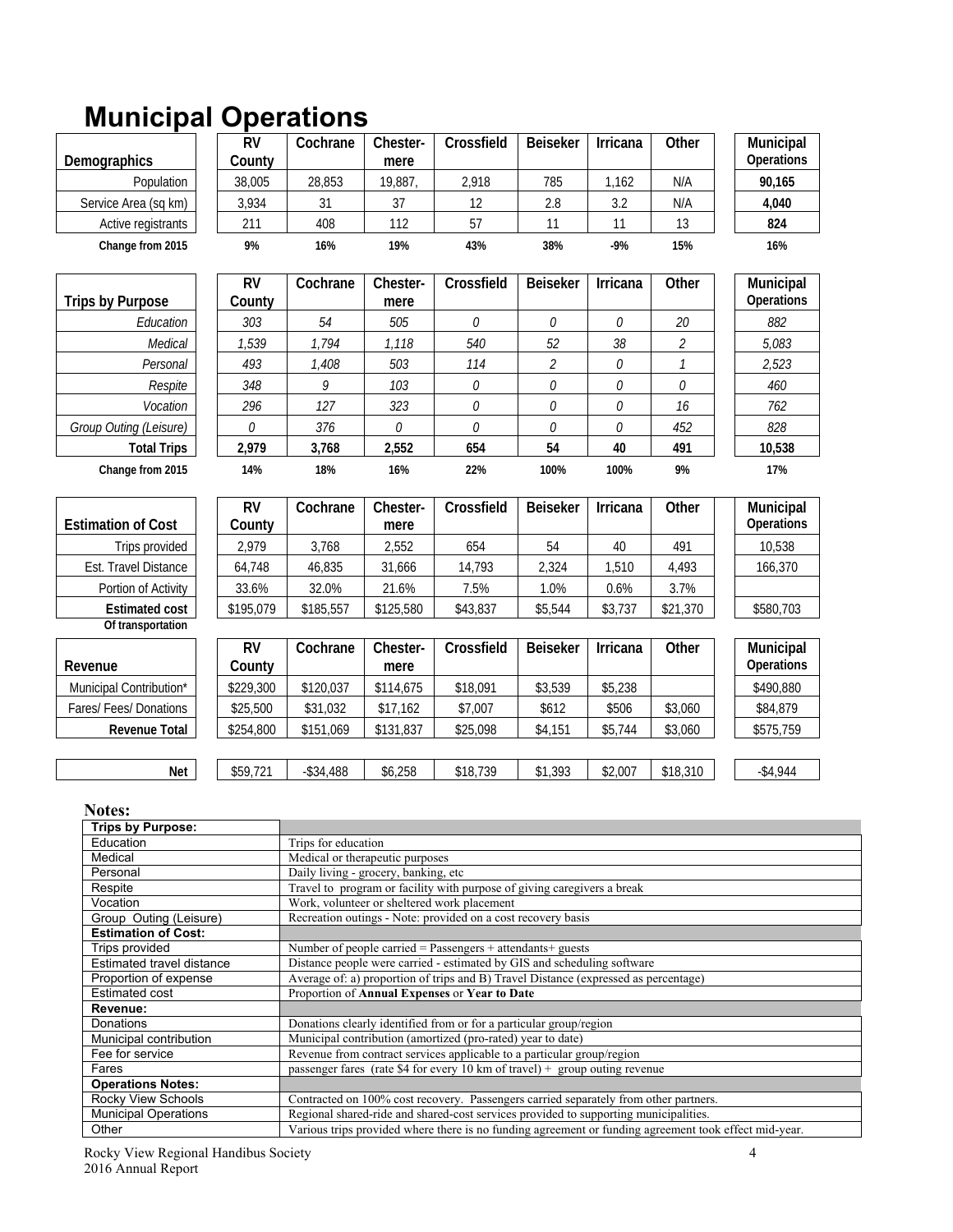## **Fleet Details**

Our buses are equipped to Canadian Standards Association (CSA) D409 specifications. Our vehicles are maintained by licensed mechanics and also inspected semi-annually to Alberta Transportation standards.

| <b>Bus</b> | Year/Model                | Fuel   | <b>Seating</b>   | <b>Start</b> | <b>Service Odometer</b><br>$(12-31-2016)$ | Comment<br>(Fmr. = "formerly")                  |
|------------|---------------------------|--------|------------------|--------------|-------------------------------------------|-------------------------------------------------|
|            | 2009 Ford/ Startrans      | Gas    | W/C: 2 / AMB: 8  | 2009         | 289,363                                   | Donated by Rocky View County                    |
|            | 2015 Ford / Starcraft     | Gas    | W/C 2 / AMB: 16  | 2015         | 24,825                                    | 2015 Casino plus Matching Grant                 |
| 3          | 2009 Dodge Caravan        | Gas    | W/C: 1 / AMB: 3  | 2011         | 271,058                                   | 2011 conversion: Liberty Motors                 |
|            | 2016 Ram Promaster        | Gas    | W/C: 2 / AMB: 5  | 2016         | 41,544                                    | Donation: W&R Ranches                           |
|            | 2005 Dodge Sprinter       | Diesel | W/C: 1 / AMB: 8  | 2005         | 378,038                                   | Started service Sept 2005                       |
| 9          | 2005 Dodge Sprinter       | Diesel | W/C: 2 / AMB 4   | 2006         | 508,273                                   | Started service Feb 2006                        |
| 10         | 2010 Ford/ Startrans      | Gas    | W/C: 2 / AMB: 8  | 2010         | 260,434                                   | Donated by Teske Auctioneering                  |
| 11         | 2005 Ford Freestar        | Gas    | W/C: 1 / AMB: 3  | 2007         | 377,841                                   | 2006 conversion: Liberty motors                 |
| 13         | 2000 Ford E450/ Crestline | Gas    | W/C: 4 / AMB: 8  | 2011         | 228,000                                   | Fmr. Vulcan Lions Club (orig. 99,000 km)        |
| 14         | 2007 Ford Freestar        | Gas    | W/C: 1 / AMB: 3  | 2009         | 353,876                                   | Liberty Motors conversions                      |
| 15         | 2008 Ford / Startrans     | Gas    | W/C: 2 / AMB: 8  | 2008         | 325,745                                   | Donated by local resident                       |
| 16         | 2009 Dodge Caravan        | Gas    | W/C: 1 / AMB: 3  | 2011         | 399,799                                   | <b>Liberty Motors</b>                           |
| 18         | 2006 Dodge Caravan        | Gas    | W/C: 1 / AMB: 3  | 2012         | 381,354                                   | Fmr Medicine Hat Taxi (orig. 219,060km)         |
| 19         | 2006 Dodge Caravan        | Gas    | W/C: 1 / AMB: 3  | 2012         | 359,201                                   | Fmr Medicine Hat Taxi (orig. 207,159km)         |
| 20         | 1999 Ford/ Giardin        | Gas    | W/C: 1 / AMB:16  | 2010         | 347,850                                   | Fmr. Cochrane Handibus                          |
| 21         | 2004 Ford Corbeil         | Gas    | W/C: 1 / AMB: 7  | 2010         | 282,414                                   | <b>Fmr.</b> Cochrane Handibus                   |
| 22         | 2006 Ford/ Startrans      | Gas    | W/C: 2 / AMB: 8  | 2010         | 312,395                                   | Fmr. Cochrane Handibus                          |
| 23         | 2009 Ford/ Challenger     | Gas    | W/C: 0 / AMB: 14 | 2015         | 424,416                                   | Donation from Hilton Garden Inn (Donation)      |
| 30         | 2016 Ram Promaster        | Gas    | W/C: 2 / AMB: 5  | 2016         | 4,395                                     | Rocky View County/Alberta Community Partnership |
| 31         | 2016 Ram Promaster        | Gas    | W/C: 2 / AMB: 5  | 2016         | 6,741                                     | Rocky View County/Alberta Community Partnership |
| 32         | 2016 Ram Promaster        | Gas    | W/C: 2 / AMB: 5  | 2016         | 3,245                                     | Rocky View County/Alberta Community Partnership |

*W/c = Wheelchair* 

*Note: Liberty Motors acquires lease- returned vehicles (40,000– 60,000 km) and converts vehicle to a rear entry wheelchair accessible vehicle. Such vehicle chassis may be 1- 2 years older than conversion date.* 

### *Amb= Ambulatory*

# **Costs and Activity Summary:**

| Year | Repair &    | Fuel     | <b>Insurance</b> | Vehicle | Vehicle | <b>Trips</b> | <b>Staff</b> | Municipal      | <b>Reported</b> |
|------|-------------|----------|------------------|---------|---------|--------------|--------------|----------------|-----------------|
|      | Maintenance |          |                  | km      | hours   |              |              | <b>Support</b> | <b>Expenses</b> |
| 2001 | \$17,820    | \$29,882 | \$6,331          | 265,966 | 6,813   | 11,737       | 9            | \$35,910       | \$327,600       |
| 2002 | \$30,339    | \$31,079 | \$8,838          | 324,773 | 6,815   | 9,320        | 9            | \$28,000       | \$341,086       |
| 2003 | \$43,020    | \$39,512 | \$11,572         | 345,726 | 7,423   | 9,848        | 10           | \$15,000       | \$383,006       |
| 2004 | \$43,601    | \$47,486 | \$16,838         | 385,870 | 9,487   | 13,378       | 10           | \$26,600       | \$389,304       |
| 2005 | \$49,473    | \$49,587 | \$17,321         | 370,347 | 8,625   | 13,823       | 10           | \$38,700       | \$431,533       |
| 2006 | \$53,316    | \$49,555 | \$16,819         | 379,967 | 9,401   | 13,139       | 10           | \$36,500       | \$428,494       |
| 2007 | \$53,168    | \$49,693 | \$15,557         | 381,493 | 10,512  | 13,500       | 10           | \$66,400       | \$444,175       |
| 2008 | \$55,592    | \$60,599 | \$15,000         | 370,225 | 9,898   | 14,300       | 10           | \$97,050       | \$484,343       |
| 2009 | \$55,364    | \$49,497 | \$15,926         | 398,381 | 10,050  | 13,497       | 10           | \$120,000      | \$505,422       |
| 2010 | \$66,975    | \$57,177 | \$17,615         | 396,311 | 11,470  | 14,549       | 19           | \$99,000       | \$543,542       |
| 2011 | \$63,674    | \$92,397 | \$21,771         | 474,086 | 14,505  | 18,300       | 19           | \$158,500      | \$710,468       |
| 2012 | \$92,797    | \$90,638 | \$24,202         | 497,049 | 15,026  | 19,130       | 19           | \$291,669      | \$756,777       |
| 2013 | \$95,449    | \$90,483 | \$30,495         | 467,410 | 15,750  | 18,997       | 19           | \$335,741      | \$727,680       |
| 2014 | \$83,567    | \$96,739 | \$32,837         | 524,284 | 15,970  | 20,206       | 21           | \$412,520      | \$838,501       |
| 2015 | \$84,183    | \$82,780 | \$31,359         | 558,641 | 16,725  | 21,706       | 23           | \$452,189      | \$896,930       |
| 2016 | \$79,661    | \$82,424 | \$32,860         | 556,249 | 17,471  | 23,042       | 23           | \$490,881      | \$915753        |

Note: We assumed operation of the Big Hill Senior Citizen Activity Society in September 2010. 2011 was the first full year offering service to Cochrane residents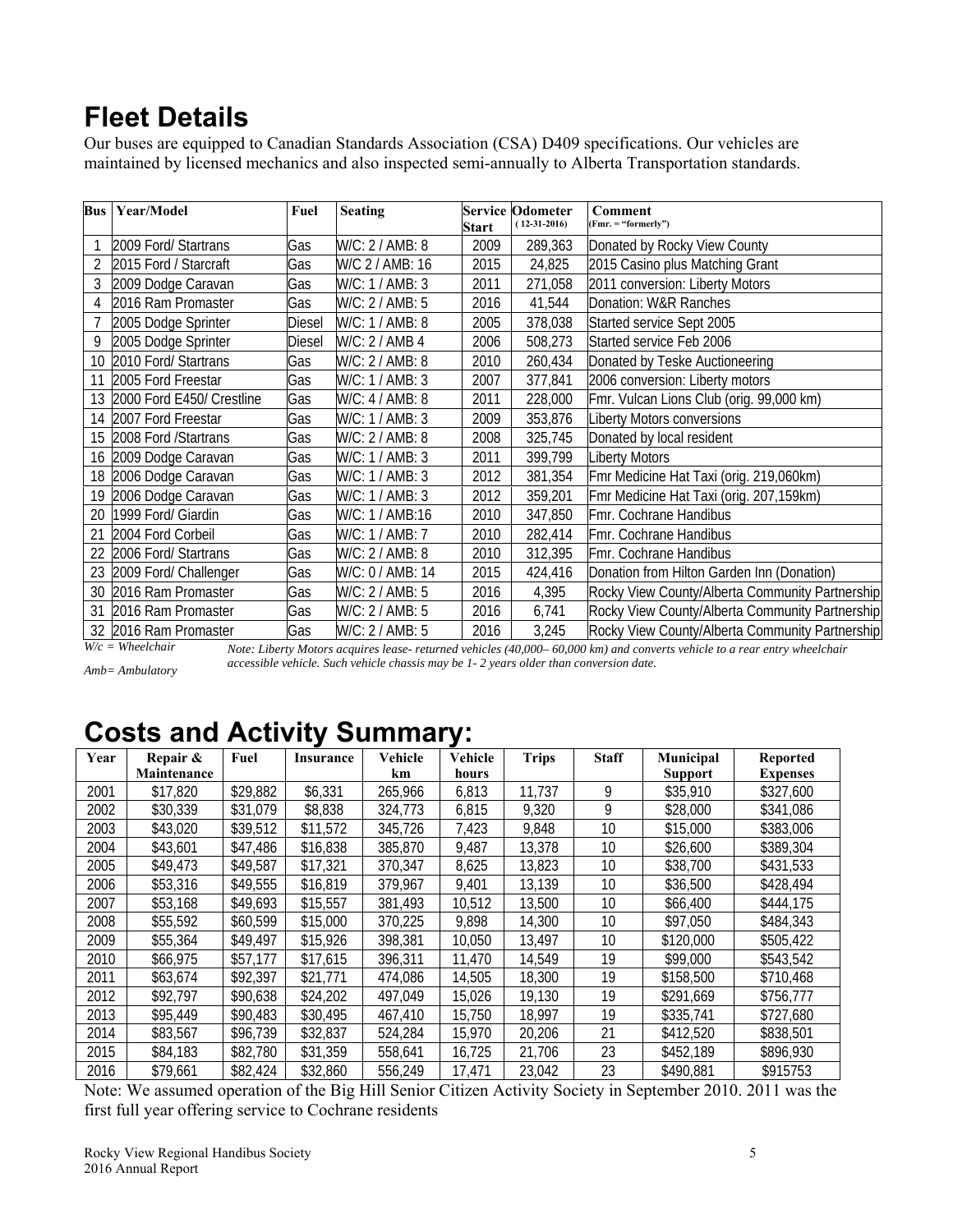# **Organization History**

### **The Early Days**

The Crossfield, Rocky View, Airdrie, Balzac (C.R.A.B.) Society for the Handicapped was formed to provide a disability resource centre to promote integration of special needs children within the Rocky View School Division. In 1980, parents of rural special needs children solicited the donation of a bus from a Calgary branch of the Royal Canadian Legion. This bus was used to provide transportation to schools. Within two years, the organization's mandate had expanded to include seniors and adults with disabilities.



In the mid-1990's the organization's focus shifted

away from the resource centre to an exclusive focus on transportation. In 1998, the C.R.A.B. Society was renamed Handi Bus By C.R.A.B. Society, an organization with five vehicles serving the north and east regions of Rocky View. In 2002, we became the Rocky View Regional Handibus Society, operating as the *Rocky View Bus*.

### **Taking a Bigger Challenge**

As the newly named Rocky View Regional Handibus Society (RVRHS), the organization acknowledged how the local handibus was often the only form of public transportation available in rural areas. The mandate for disability and seniors transportation was expanded to included residents in vulnerable circumstances due to transportation barriers. Situations such as low-income residents picking up a food bank hamper, families at risk travelling to counselling or the temporary loss of drivers licence due to medical reasons became eligible for transportation. These circumstances were infrequent but make a difference for the families needing a hand.

**2006-2008:** In response to requests for transportation, the organization began expansion into Southeast portion of Rocky View.

**2010:** the Big Hill Senior Citizens Activity Society of Cochrane announced their intention to retire their organization and discontinue their handibus. RVRHS was asked to work with the Town of Cochrane to maintain service in Cochrane. BHSCAS donated their three buses to RVRHS. The Town of Cochrane provided an office and bus parking stalls and operational funding.

**2011:** The sudden growth related to Cochrane necessitated acquisition of GIS paratransit software to manage booking/ scheduling and dispatch functions of the expanded area. Our 2005 technology assessment



(funded by Calgary Foundation) provided the background research for Nexen Balzac Energy Centre, Alberta Lotteries and an anonymous donor to fund the \$65,000 purchase.

**2012:** Computer software encouraged a focus on establishing region-wide service instead of individual funding arrangements made with each municipality of the region: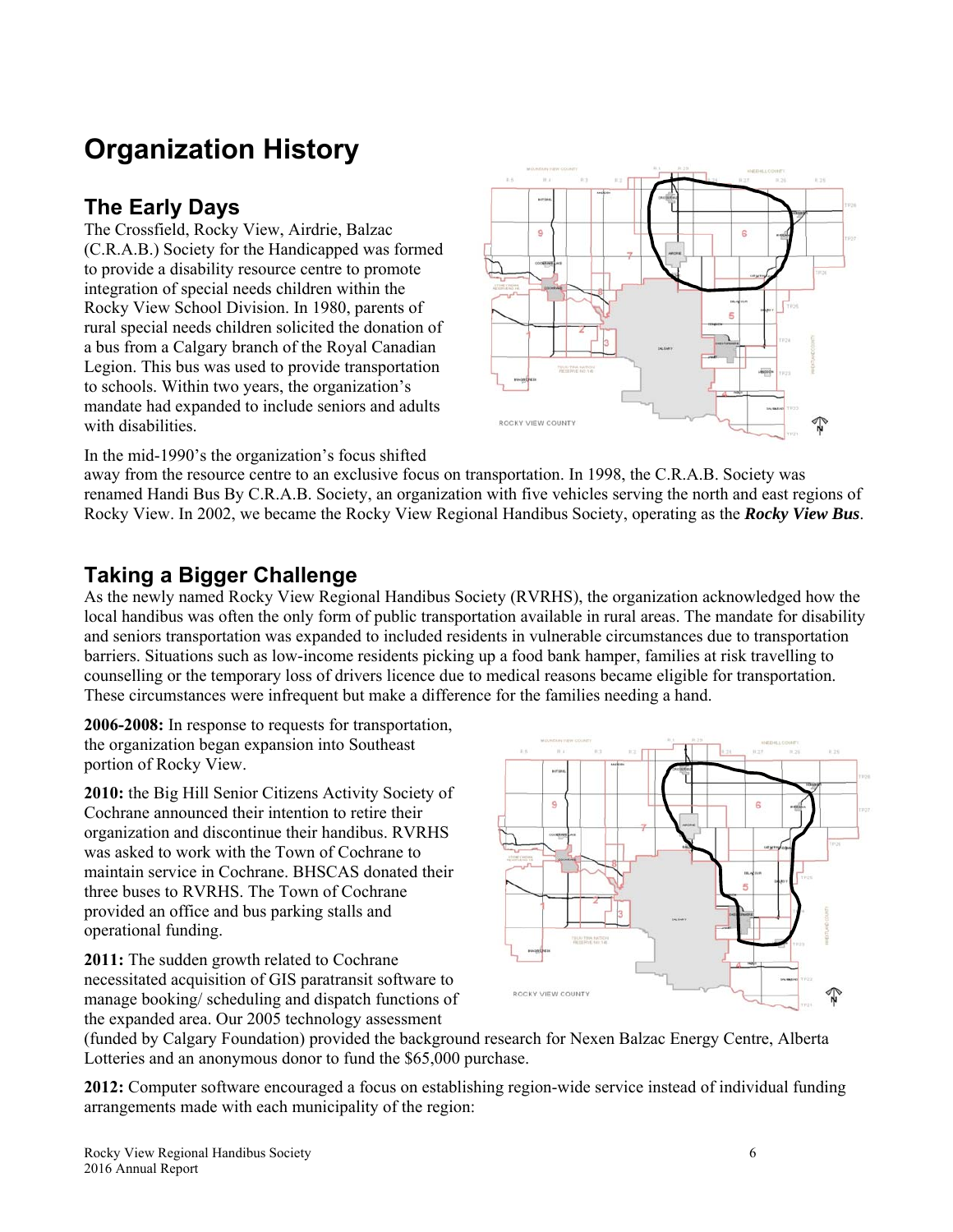- Municipal funding strategy changed to a regionwide rate. Previously, separate funding models were presented to each participating municipality in response the predicted transportation demand. A different model was adopted where costs to make transportation available to the whole region were spread over the total population (ie per capita). Municipalities were presented with a three year schedule to foster their transition..
- A full page list of travel fares/rates was standardized to a consistent rate. Passengers pay \$4 for every 10 kilometres of travel to their destination (as based on GIS software at the time of booking).



**2013:** The first trips from Bragg Creek confirmed the region-wide nature of the service area.

**2014:** Participating municipalities include: Rocky View County, Crossfield, Chestermere, Cochrane, Carstairs. Irricana and Beiseker joined mid-year. Canadian Urban Transit Association presents RVRH with Excellence in Leadership Award.

**2016:** Rocky View County awarded Alberta Community Partnership grant for \$250,000 to purchase three wheelchair-accessible buses and lease them to us for a nominal fee.

### **Governance and Operation**

A seven-member Board of Directors meets monthly with the General Manager to set policy, review activity and approve finances. Directors live in Crossfield, Calgary, Rocky View, Irricana and Airdrie.

### **Board of Directors:**

President: Albert Hulzebos, Calgary Vice-President: Andrew Carr, Airdrie Secretary: Sharon George, Airdrie Treasurer: Jo Ann Miller, Calgary Directors: James Ginter, Crossfield Carmela Hutchison, Irricana Lora Peterson, Irricana Mavis Hallman, Irricana

### **Staff:**

- 1.0 General Manager, Paul Siller
- 2.5 office staff (operations supervisor, scheduler, booking clerk)
- 18 drivers (1 full-time, 17 part-time)

### **Overhead**

Under Canadian Urban Transit Association guidelines, we identify our overhead costs (administration and fundraising) to be roughly 20 % of our expenses.